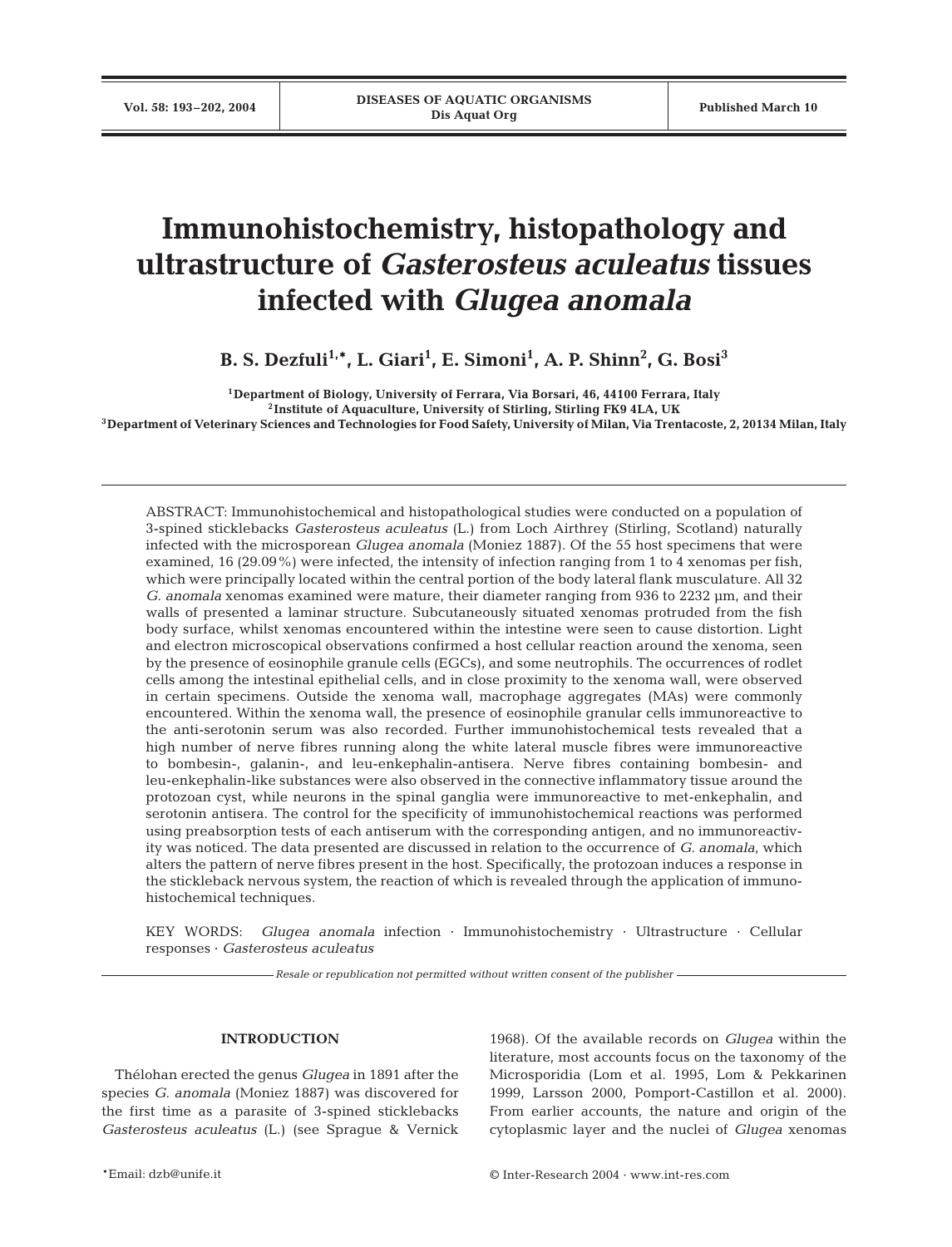were debated until Weissenberg (1922) proposed the now-accepted theory that the cytoplasmic layer and large nuclei originate from a hypertrophied host cell.

Of the papers focusing specifically on *Glugea anomala*, there is only 1 account which deals with the host tissue reaction: Dykovà & Lom (1978) reported the occurrence of an inflammatory process despite the fact that this protozoan is intracellular. There are, however, a few reports in the literature on a species of *Glugea*, *G. hertwigi* (Weissenberg), which has

caused mortalities in populations of rainbow smelt *Osmerus mordax* (Mitchill 1814) (see Delisle 1972, Nepszy et al. 1978).

During the present survey of infected fish, macrophage aggregates (MAs) were encountered in bodywall tissue surrounding *Glugea anomala* xenomas. This study will attempt to establish the relationship between the presence of MAs and *G. anomala*. In addition to the existence of MAs in *Glugea*-infected fish, our study also noted the occurrence of rodlet cells (RCs) within the intestinal epithelium overlying the xenoma wall.

While the presence and physiological features of fish neuropeptides have been well documented (Karila et al. 1998, Shahbazi et al. 1998, Domeneghini et al. 2000), those in infected fish have received less attention. Of the surveys that have been undertaken in infected fish, Maule et al. (1989) studied a pancreatic polypeptide in *Merlangius merlangus* (Nordmann) parasitized with the monogenean *Diclidophora merlangi* (Nordmann, 1832), and Dezfuli et al. (2000b, 2002, 2003b) conducted a series of detailed investigations on the neuropeptides of *Salmo trutta* (L.) infected with a range of helminths. Interestingly, one study found that the nerve fibres in the myenteric plexus and in the connective capsule surrounding the praesoma of the acanthocephalan *Pomphorhynchus laevis* (Müller) were positive to several neuroedocrine sera (Dezfuli et al. 2002). This study noted that there were some similarities between the capsule surrounding the acanthocephalan parasitising brown trout (*Salmo trutta* L.) and that which formed around the *Glugea* xenoma. With this in mind, and given the lack of information on the immunohistochemical reactions in fish parasitized by *Glugea* spp., this study will assess the activity of a variety of neuropeptides in infected and non-infected hosts. The results from this investigation will be discussed alongside the observations made on the histopathology and ultrastructure of the cells involved in the host reaction.

Table 1. Primary antisera tested on tissue sections of *Gasterosteus aculeatus* infected with *Glugea anomala*

| Antisera raised in rabbit                                   | Source                 | Code            | Working dilution |  |
|-------------------------------------------------------------|------------------------|-----------------|------------------|--|
| <b>Bombesin</b>                                             | <b>Biogenesis</b>      | 1400-0004       | 1:200            |  |
| Calcitonin gene-related peptide                             | Peninsula <sup>a</sup> | <b>IHC 6006</b> | 1:500            |  |
| Galanin                                                     | Chemicon               | AB 1985         | 1:250            |  |
| Leu-enkephalin                                              | Genosys <sup>b</sup>   | $CA - 08 - 235$ | 1:1000           |  |
| Met-enkephalin                                              | Chemicon               | AB 1975         | 1:1000           |  |
| Neuropeptide Y                                              | <b>Biogenesis</b>      | 6730-0004       | 1:50             |  |
| Serotonin                                                   | Chemicon               | 61066           | 1:100            |  |
| Somatostatin                                                | Peninsula              | <b>IHC 8001</b> | 1:250            |  |
| Substance P                                                 | Chemicon               | AB 1977         | 1:250            |  |
| Vasoactive intestinal peptide                               | Genosys                | $CA - 08 - 340$ | 1:500            |  |
| <sup>a</sup> Peninsula Lab, <sup>b</sup> Genosys Biotechnol |                        |                 |                  |  |

## **MATERIALS AND METHODS**

During September 2002, 55 specimens of *Gasterosteus aculeatus* (ranging from 22 to 47 mm in total length) were collected from Loch Airthrey, a small waterbody (area 6.9 ha, mean depth 1.85 m) situated on the campus of Stirling University. After sampling, the fish were maintained in an aquarium until they could be processed. Fish were anesthetized using MS222 (Sandoz) and then the spinal cord was severed. At post-mortem, the position of both the externally visible and internally situated *Glugea* xenomas found on dissection were recorded. Pieces of fish tissue, measuring up to  $15 \times 15$  mm in size, with the xenomas *in situ*, were excised and fixed in chilled (4°C) Bouin's fluid for 7 h. The samples were then transferred to 80% alcohol and dehydrated through an alcohol series and prepared for paraffin embedding. Cut sections (7 µm thick) were stained with either haematoxylin-eosin, Azan-Mallory or periodic acid Schiff (PAS) stain, or used for immunohistochemical analysis. *G. aculeatus*– *G. anomala* xenoma tissue sections were processed using the indirect immunohistochemical method (peroxidase-anti-peroxidase immunocomplex) as outlined in Dezfuli et al. (2002, 2003b). The antisera used are reported in Table 1. The controls for the specificity of the immunohistochemical reactions were performed by the preabsorption of each antiserum with the corresponding antigen (Table 2). Mammalian (pig, rat) tissue sections were used as a positive control.

Table 2. Peptides used for absorption controls. All aptenes are from Sigma Chemicals, St. Louis, MO (USA)

| Peptide                                      | Code                               |
|----------------------------------------------|------------------------------------|
| <b>Bombesin</b><br>Galanin<br>Leu-eukephalin | B4272<br>$G-112$<br>L9133<br>E5757 |
| Met-enkephalin<br>Serotonin                  | H9523                              |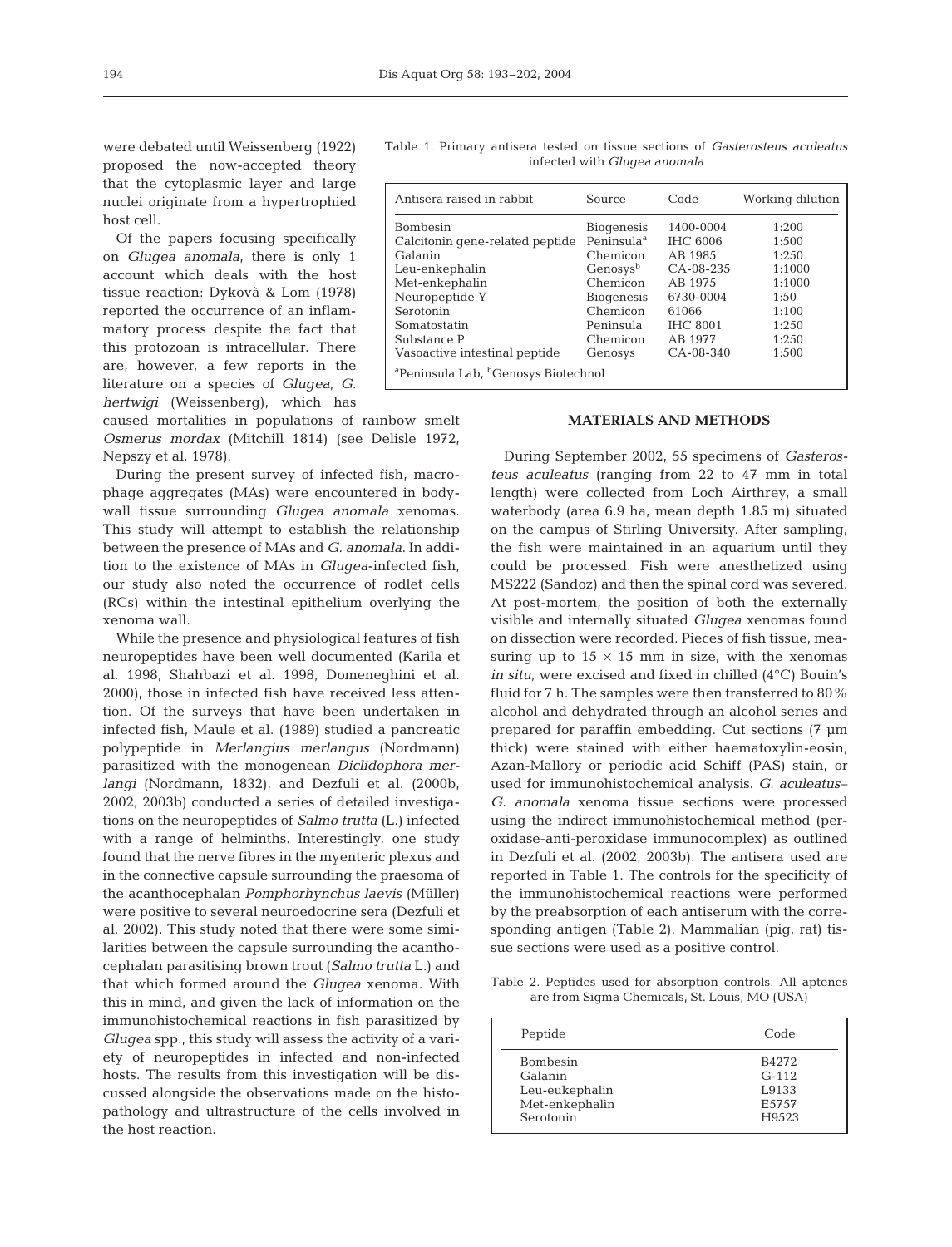For the light and electron microscopy study, host tissues measuring up to  $7 \times 7$  mm in diameter were fixed for 2 h in chilled (4°C) 2% glutaraldehyde solution buffered at pH 7.2 with 0.1 M sodium cacodylate. After 2 h in glutaraldehyde at  $4^{\circ}$ C, the pieces were rinsed for 12 h in 0.1 M sodium cacodylate buffer containing 5% sucrose. The specimens were then postfixed in 1% osmium tetroxide in the same buffer for 2 h, dehydrated in graded ethanol, transferred to propylene oxide and embedded in an Epoxy-Araldite® mixture. Semi-thin sections (5 µm) were cut on a Reichert Om U 2 ultramicrotome and stained with azure-A methylene blue. Ultrathin sections (90 nm) were stained with a solution of 4% uranyl acetate in 50% alcohol and Reynold's lead citrate, and examined using a Zeiss EM9 transmission microscope. For comparative purposes, the tissues of 10 uninfected *Gasterosteus aculeatus* were processed alongside the parasitised material.

### **RESULTS**

Sixteen out of 55 (29.09%) *Gasterosteus aculeatus* were parasitized with xenomas of *Glugea anomala*. The intensity of infection ranged from 1 to 4 xenomas per fish (mean  $\pm$  SE: 2.12  $\pm$  0.26 xenomas per parasitised fish). Most xenomas (size range of 936 to 2232 µm, mean  $\pm$  SE: 1676.24  $\pm$  126.56) were situated within the body wall musculature. Subcutaneous, mature xenomas protruded from the host body surface, both internally (Fig. 1) and externally. Given the proportionately large size of mature xenomas, the displacement, and occasional compression of the internal organs and intestines in certain individuals was observed (Fig. 2). Of the *G. aculeatus* maintained in the aquarium, 1 or 2 individuals had visible xenomas situated within the opercular cavity. These fish typically swam near the water's surface and exhibited an increased respiration rate. The gill histopathology of 1 such individual can be clearly seen in Fig. 2. Here, the xenoma occupies most of the available space within the opercular cavity, and the gill lamellae have all but disappeared.

In 3 out of 16 infected fish, xenomas were encountered on the external surface of the hind-gut (Fig. 3). In these samples, rodlet cells were present among the epithelial cells of the intestine that were in close proximity to the xenoma wall. The wall of these xenomas frequently made direct contact with the host's internal organs and cells (Figs. 3 & 4 respectively).

Fig. 5 shows a higher magnification of the periphery of the xenoma (cyst). Moving from the centre of the xenoma towards the cyst wall, there are numerous sporophorous vesicles with mature spores within, then

a layer of mature spores, then a region displaying increased pinocytotic activity, and finally the xenoma wall which is composed of a laminar layer (Figs. 4 & 5). Among the host cells that surround the xenoma, there are large dilated structures that appear as vesicles filled with an amorphous, lucent material (Fig. 4).

Fig. 6 clearly documents the occurrence of additional host cell types around the xenoma, such as fibroblasts, which line the outer part of the xenoma wall. Capillaries were also evident between the host cells, and within these vessels some degree of endothelial activation, as seen as endothelial cell plasmalemma projections which enhance their stickiness and adhesion to leucocytes, was evident. Neutrophils were also seen within the tissue but notably around the capillaries. Eosinophile granule cells (EGCs) were also present, as shown in Fig. 7, but no evidence of degranulation of these cells was encountered. Macrophage aggregates (MAs) were found around the outer part of xenoma wall (Fig. 8) and several EGCs containing a serotonin (5-HT)-like material were observed in the connective tissue around the protozoan cyst (Fig. 9). Immunohistochemical testing of *Gasterosteus aculeatus* tissue sections infected with *Glugea anomala*, using 10 neuromodulators, gave positive results for bombesin, galanin, leu- and met-enkephalin and serotonin antisera. In particular, some neurons of the spinal ganglia were immunoreactive to the 5-HT (Fig. 10) and metenkephalin antisera (Fig. 11). A high number of nerve fibres running along the white muscle fibres in the lateral muscles and in close proximity to the *G. anomala* cyst had a positive reaction to anti-galanin, antileu-enkephalin, and anti-bombesin sera (Figs. 12 & 13). Nerve fibres within the connective elements of the *G. anomala* cyst were also immunoreactive to the antibodies against leu-enkephalin and bombesin (Figs. 14 & 15). Immunohistochemical staining of histological sections through *G. aculeatus* body-wall xenoma tissue with the antibodies anti-neuropeptide Y, anti-somatostatin, -substance P, and -vasoactive intestinal peptide, however, did not reveal any positive structures. Furthermore, no immunoreactivity was observed on the sections treated with preabsorbed antisera, and the mammalian (pig, rat) tissue sections, which were used as positive controls, gave their expected immunoreactivities.

#### **DISCUSSION**

Weissenberg (1968) first applied the term 'xenoma' to the cysts of *Glugea anomala*, adopting the term to distinguish the microsporidean cysts of genus *Glugea* from those of *Perezia* Léger & Duboscq, 1909. Indeed, much of our present-day knowledge on the morphol-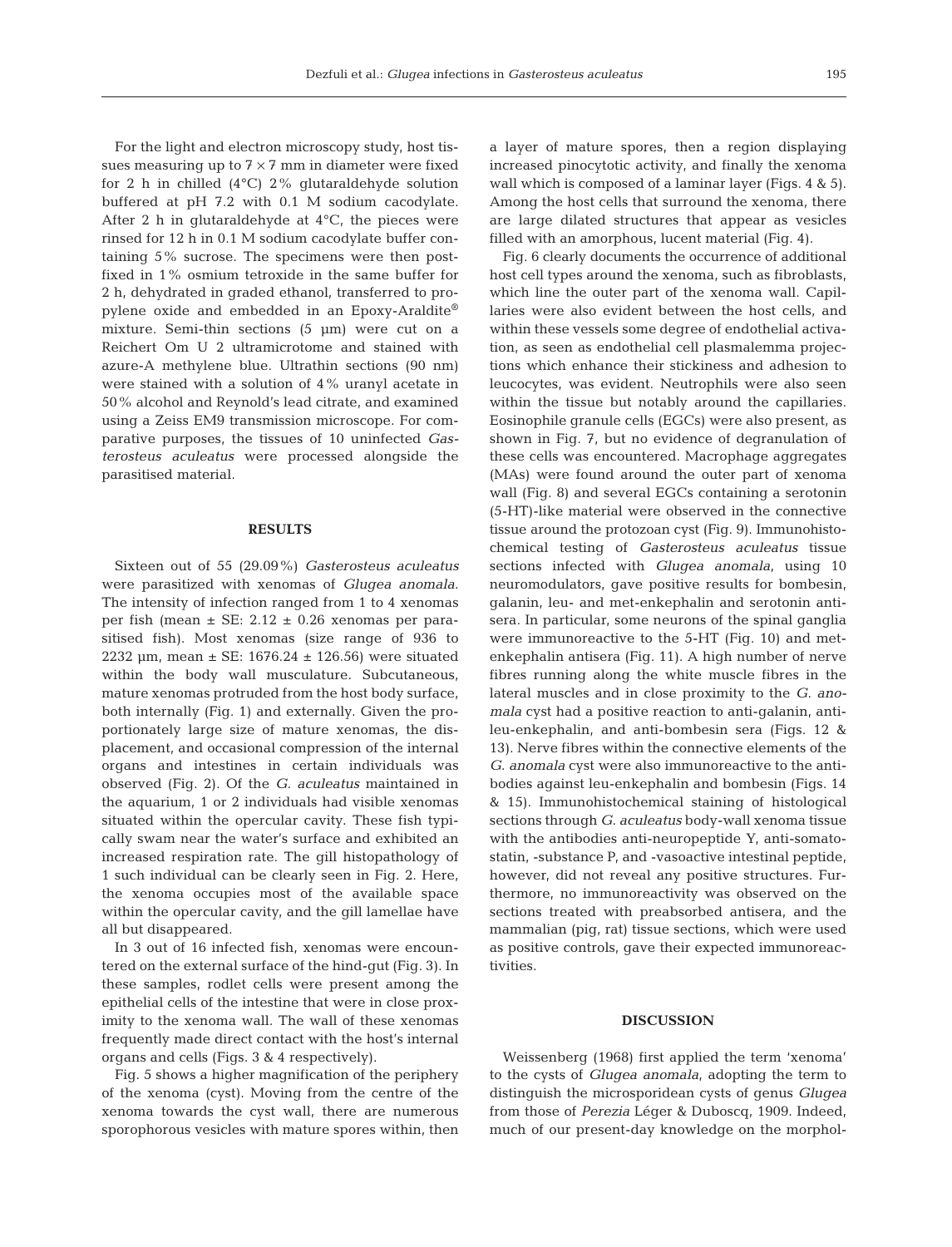

Figs. 1 to 4. *Gasterosteus aculeatus* infected by *Glugea anomala*; histological sections. Fig. 1. Sections of body wall (BW) of *G. aculeatus* infected with 2 xenomas of *G. anomala* (X). Scale bar = 600 µm. Fig. 2. Compression of the gill lamellae (arrows) as a result of xenoma growth can be clearly seen. Open arrows identify gill lamellae. Scale bar = 500 µm. Fig. 3. Contact between the xenoma and the host's intestine (I). Scale bar = 500 µm. Fig. 4. High magnification of the interfacing region between the xenoma wall (XW) and the host body wall; arrows show vesicles filled with amorphous, lucent material. Scale bar = 20 µm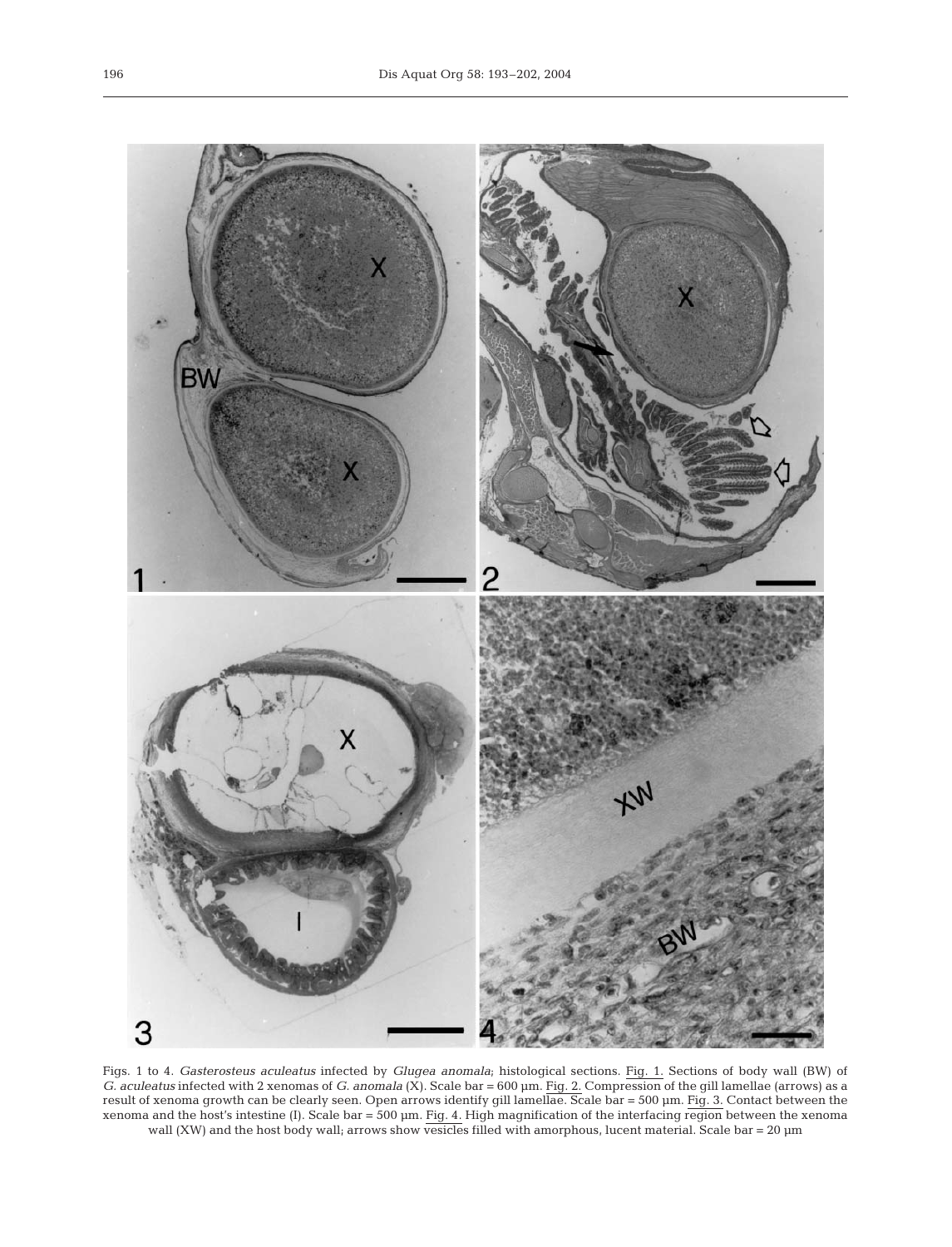XW

vesicular nuclei of *Glugea*. Weissenberg (1922) resolved this problem after dissecting out and studying the early developmental stages of the parasite, and determining that both the cytoplasmic layer and the nuclei belong to the host cell.



Figs. 5 to 7. *Gasterosteus aculeatus* infected by *Glugea anomala*; transmission electron micrographs. Fig. 5. Micrograph of the inner region of *G. anomala* xenoma showing the presence of sporophorous vesicles (asterisks) with mature spores. Note laminar aspect of xenoma wall (XW). Scale bar  $=$  5  $\mu$ m. Fig. 6. Occurrence of different host cell types within the vicinity of the xenoma wall (XW); asterisks show capillaries. Laminar aspect of the parasite wall is notable. Arrowheads identify neutrophils in proximity to capillaries; endothelial cell plasmalemma projections (thick arrows) can be seen. Scale bar = 4 µm. Fig. 7. Occurrence of eosinophile granule cells through-out the section. Scale bar =  $2 \mu m$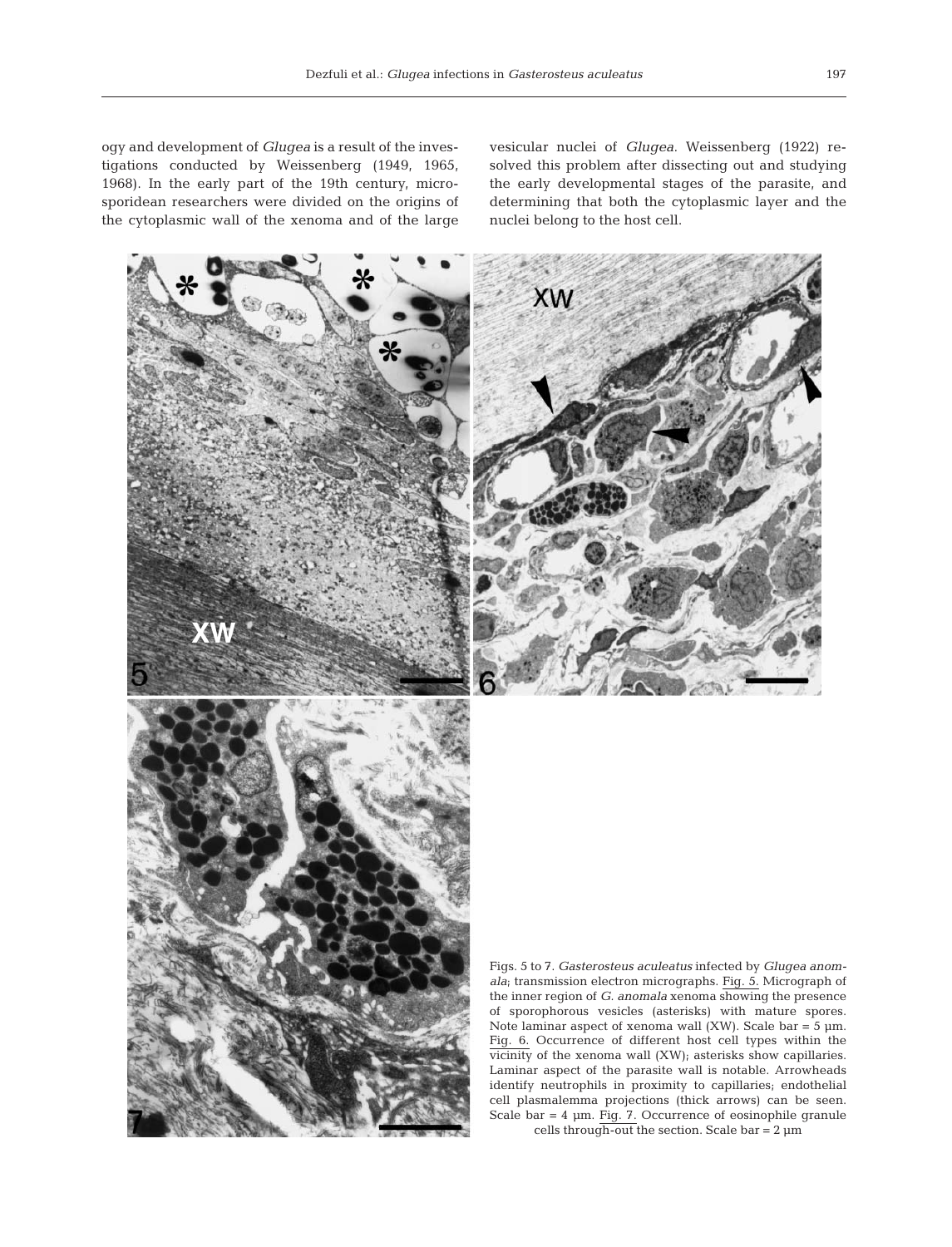

Figs. 8 to 11. *Gasterosteus aculeatus* infected by *Glugea anomala*; histological sections. Fig. 8. Section of the body wall of *G. aculeatus* infected with *G. anomala*. Within the dermis, macrophage aggregates are visible (arrows); BV = blood vessel;  $M =$  mucus;  $E =$  epidermis;  $XW =$  xenoma wall. Scale bar = 50 µm. Fig. 9. High magnification of the interface between the host body wall (BW) and the cyst of *G. anomala*. Cells immunoreactive to the anti-serotonin serum are indicated by arrows. X = xenoma. Scale bar = 20 µm. Fig. 10. Spinal ganglion with neurons immunoreactive to the serotonin antiserum, identified by arrows; neurons that are not immunoreactive to the primary antibody are shown by arrowheads. VB = vertebral bone; NB = nervous bundle. Scale bar = 20 µm. Fig. 11. Neurons containing a met-enkephalin-like material within a spinal ganglion, indicated by arrows; nerve bodies that are not immunoreactive to the anti-met-enkephalin serum are identified by arrowheads. Scale bar = 10 µm

From the observations made in this study, it was found that most xenomas were situated in the peritoneal cavity or positioned subcutaneously within the body wall of the fish; the parasite was occasionally found on the intestine or in the gills. The occurrence of *Glugea anomala* xenomas has been reported from almost all body organs (Delisle 1972). Several species of *Glugea* are known from the literature to cause mortality, such as *G. hertwigi* in freshwater smelt *Osmerus eperlanus* (L.) (Delisle 1972), as well as in *O. mordax* (Nepszy et al. 1978), and *G. anomala* in *Nothobranchius* spp. (Lom et al. 1995). According to Delisle (1972), the mass mortality of adult *O. eperlanus* in the

spring results from a combination of physiological exhaustion during the spawning period and *Glugea* infection.

Concerning MAs, there is no accepted view about the role of such structures in fish; nevertheless, their proliferation has been associated with both physiological and pathological factors such as aging, starvation, infectious disease and intoxication (Vogelbein et al. 1987, Wolke 1992, Couillard & Hodson 1996, Couillard et al. 1999). In *Rivulus marmoratus* experimentally parasitized with the coccidian parasite *Calyptospora funduli*, multifocal granulomatous lesions were noticed in the liver after 30 d post-infection,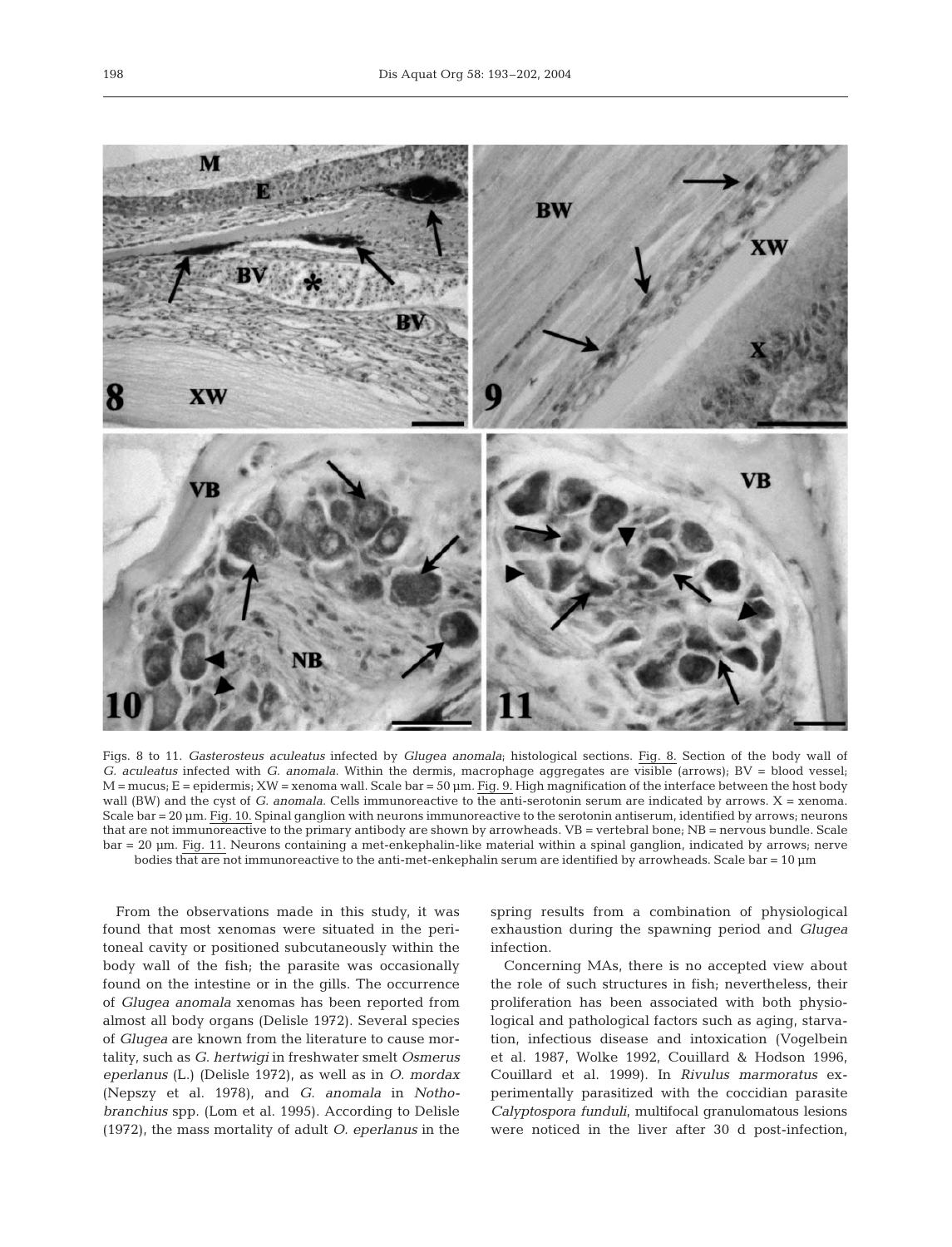

Figs. 12 to 15. *Gasterosteus aculeatus* infected by *Glugea anomala*; histological sections. Fig. 12. Nervous fibres immunoreactive to the anti-galanin serum (arrows) in the somatic lateral muscle of the 3-spined stickleback in close proximity to the cyst of *G. anomala*. The arrowheads identify 2 macrophage aggregates within the section. X = xenoma. Scale bar = 100 µm. Fig. 13. High number of nervous fibres immunoreactive to leu-enkephalin antiserum (arrows) in the skeletal muscle of the *G. aculeatus* body wall and in close proximity to a *G. anomala* xenoma (X). Scale bar = 200 µm. Fig. 14. High magnification of the host somatic muscle adjacent to the xenoma. Arrows identify nervous fibres that are immunoreactive to the anti-leu-enkephalin serum. Scale bar = 20 µm. Fig. 15. Within the dermis of the 3-spined stickleback in the immediate vicinity of the *G. anomala* cyst, a net of thin nervous fibres containing a bombesin-like material can be seen (arrows). The insert shows a high magnification of the interface region, with the arrows identifying nervous fibres within the section. E = epidermis. Scale bar = 100 mm; insert scale bar = 20  $\mu$ m

and after 50 to 150 d post-infection a progressive increase of melanin and lipofucsin within the resulting MAs was observed (Vogelbein et al. 1987). The results of our survey lends support to the view reported by Vogelbein et al. (1987) that macrophage aggregates are associated with parasite infections and, in all likelihood, represent an inflammatory rather than a granulomatous reaction.

This is the first study in which rodlet cells have been found in close proximity to xenomas of *Glugea*, although Leino (1996) recorded rodlet cells in the kidneys

of *Lepomis macrochirus* (Rafinesque, 1819) infected with myxosporeans. With reference to their presence in *Phoxinus phoxinus* (L.), *Carassius auratus* (L.) and *Abramis brama* (L.), it has been suggested that they represent inflammatory cells (Dezfuli et al. 2000a, 2003a, Manera et al. 2001). According to Leino (1996), the secretions produced by the rodlet cells have an antibiotic activity. Yet, the precise nature and function of these cells is still a matter of much debate. However, more support, particularly in the last decade, is lent to the notion that these cells are of an endogenous origin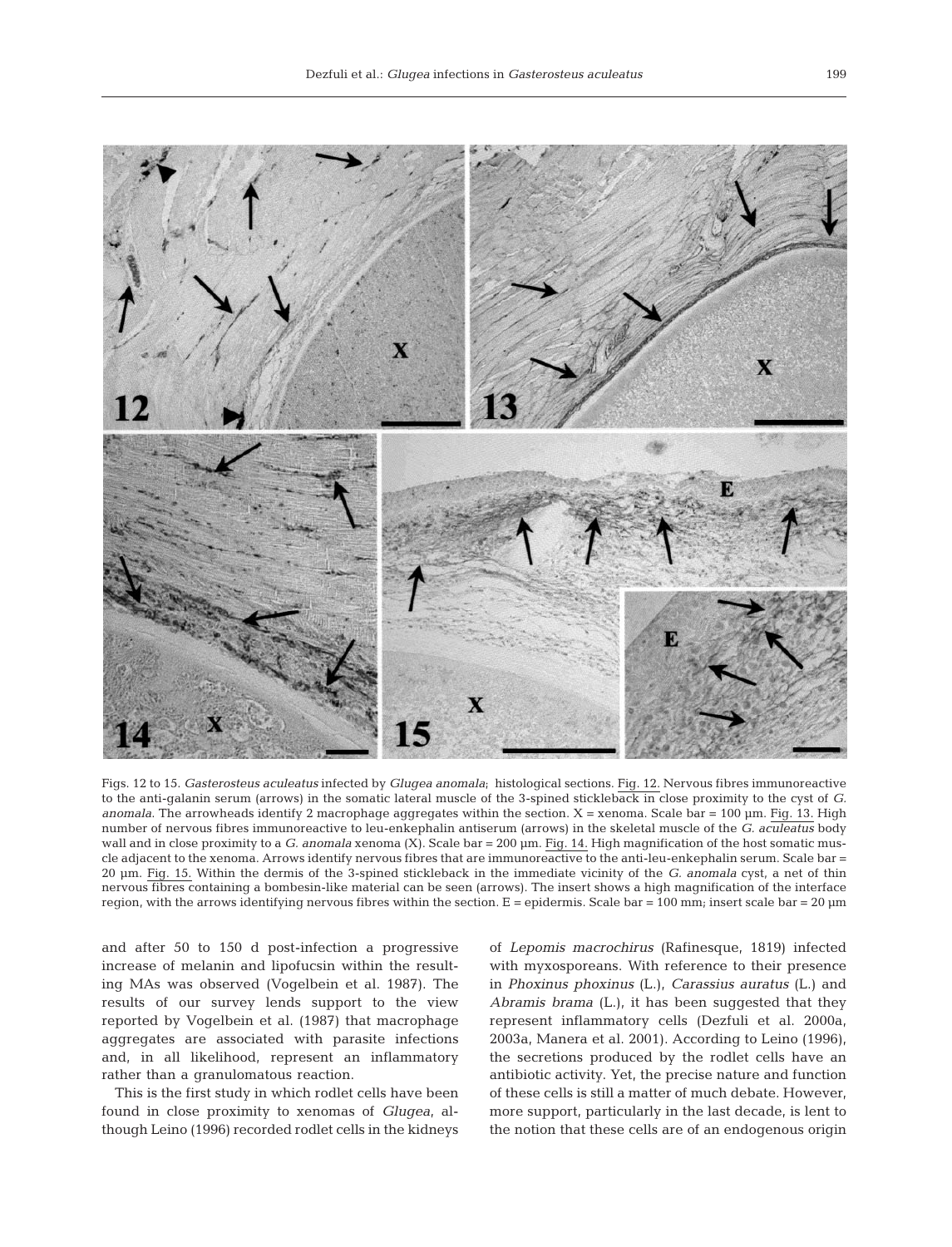(Smith et al. 1995, Leino 1996, Iger & Abraham 1997, Dezfuli et al. 1998, 2000a, 2003a,b, Palenzuela et al. 1999, Koponen & Myers 2000).

A comparison of the results from the present survey with those gathered from our previous studies in fish infected with helminth parasites (Dezfuli et al. 2000b, 2002, 2003b) noted that there was a similar host reaction in producing a capsule around the helminth, with almost the same structural features as the capsule produced to surround a *Glugea anomala* xenoma. In our previous investigations, the use of immunohistochemical methods revealed the effect that helminth parasites exert on their host's neuroendocrine system (Dezfuli et al. 2000b, 2002, 2003b). Prior to the current study, it was unknown what effects *G. anomala* had on the host neuroendocrine system.

Fish mast cells, also known as eosinophile granule cells (EGCs), produce a variety of defensive substances such as histamine and serotonin (Reite 1998). In this study, serotonin antiserum was noticed in several EGCs within the connective inflammatory tissue surrounding the *Glugea anomala* xenoma. A similar finding was observed for the EGCs in *Salmo trutta* naturally infected with the cestode *Cyathocephalus truncatus* Pallas, 1781 and the acanthocephalan *Pomphorhynchus laevis* (Müller, 1776) (Dezfuli et al. 2000b, 2002). Furthermore, in rats infected with *Trichinella spiralis* (Owen, 1835), Railliet 1895 and *T. pseudospiralis* Garkavi, 1972, a significant increase in serotonin activity was reported in the intestine and muscle (Terenina et al. 1997). This biogenic amine affects vascular permeability and lymphocyte function (Lee et al. 1986). Moreover, serotonin exerts a variety of effects that may influence parasite survival (Fairweather 1997). It could be suggested that *G. anomala* induces the recruitment of EGCs which secrete serotonin.

The current study revealed the presence of a high number of nervous fibres containing a galanin-like substance in *Gasterosteus aculeatus* tissue sections infected with *Glugea anomala*. In contrast, galaninlike positive fibres were not common in the uninfected fish tissue sections. Galanin is a short peptide of 29 amino acids that has been found in the central and peripheral nervous systems of a variety of teleosts and other vertebrate species (Batten et al. 1990, Karila et al. 1993, Holmgren et al. 1994, Philippe et al. 1996, Funakoshi et al. 2000, Kohchi & Tsutsui 2000). In Atlantic cod *Gadus morhua* L., Karila et al. (1993) reported that the main physiological action of galanin was to stimulate smooth muscle contraction in the gut wall and gut arteries. Conflicting observations exist on the functions of galanin, and it is postulated that this neuromodulator may not exert the same functions within the different vertebrate classes.

Among the lateral muscle fibres of parasitised *Gasterosteus aculeatus*, a high number of nervous fibres immunoreactive to anti-leu-enkephalin serum were noticed, the numbers of such fibres being considerably lower in healthy fish. Dezfuli et al. (2000b, 2002) reported the presence of numerous nervous fibres immunoreactive to met-enkephalin, a strictly related peptide, in the intestine of *Salmo trutta* infected with *Cyathocephalus truncatus* or *Pomphorhynchus laevis*. Enkephalins belong to the endogenous opiate system and play an important role in the modulation of the inflammatory process (Radulovic et al. 1996, Wu et al. 1998). The presence of a high number of fibres positive to a leu-enkephalin-like substance in infected *G. aculeatus* individuals makes it reasonable to presume that their occurrence in the lateral muscle fibres might be responsible for the same functions that they have in the nervous system of other vertebrates. In other words, by increasing the amount of the leu-enkephalin-like substance secreted, the stickleback tries to modulate the inflammation caused by *G. anomala*.

A bombesin-like substance was also encountered in a high number of nerve fibres running along the white lateral muscle fibres of infected stickleback tissue, the number in uninfected fish being lower. This neuropeptide was also found within the thin nerve fibres in the inflammatory connective tissue enclosing the xenoma. Previously, Dezfuli et al. (2002) recorded bombesin in the connective capsule that forms around the bulb of *Pomphorhynchus laevis*. On the basis of our previous observations and of those in the present survey, our hypothesis in relation to the activity of this neuropeptide can now be expanded upon. The presence of this neuromodulator in fish nervous tissue at the site of an inflammation is presumably due to the fact that bombesin could be one of the putative neurotransmitters of the neo-formed network of nervous fibres.

It is possible that the pattern of neuropeptide expression after nerve injury or damage will be different in neurons with different targets (Bergner et al. 2000). This interpretation is consistent with the results of the present survey. Therefore, it is tempting to speculate on whether galanin- and bombesin-like peptides have the same functions in other fish species (see Dezfuli et al. 2000b, 2002, 2003b) as those reported here.

*Acknowledgements.* The authors would like to thank Mr. L. Brown from the Institute of Aquaculture, University of Stirling, and Dr. Maurizio Manera from the University of Teramo for their valuable technical assistance. This investigation was supported through an award to B.S.D. from the European Union Access to Research Infrastructures (ARI) Action of the Improving Human Potential (IHP) Programme (contract HPRI-CT-1999-00106).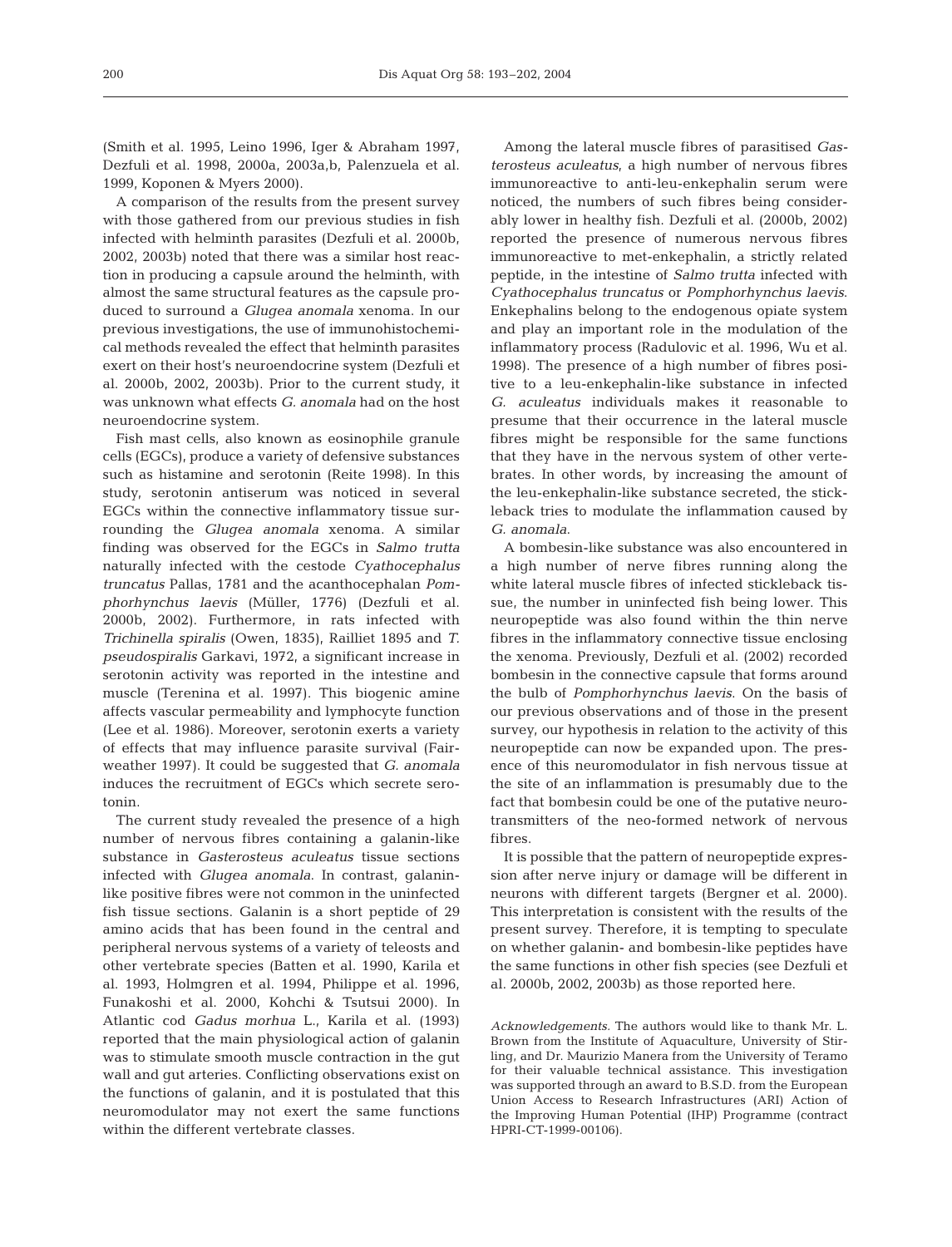### LITERATURE CITED

- Batten TF, Cambre ML, Moons L, Vandesande F (1990) Comparative distribution of neuropeptide-immunoreactive systems in the brain of the green molly, *Poecilia latipinna*. J Comp Neurol 302:893–919
- Bergner AJ, Murphy SM, Anderson CR (2000) After axotomy, substance P and vasoactive intestinal peptide expression occurs in pilomotor neurons in the rat superior cervical ganglion. Neuroscience 96:611–618
- Couillard CM, Hodson PV (1996) Pigmented macrophage aggregates: a toxic response in fish exposed to bleachedkraft mill effluent? Environ Toxicol Chem 15:1844–1854
- Couillard CM, Williams PJ, Courtenay SC, Rawn GP (1999) Histopathological evaluation of Atlantic tomcod (*Microgadus tomcod)* collected at estuarine sites receiving pulp and paper mill effluent. Aquat Toxicol 44:263–278
- Delisle CE (1972) Variations mensuelles de *Glugea hertwigi* (Sporozoa: Microsporida) chez différents tissus et organes de l'éperlan adulte dulcicole et consequences de cette infection sur une mortalité massive annuelle de ce poisson. Can J Zool 50:1589–1600
- Dezfuli BS, Capuano S, Manera M (1998) A description of rodlet cell from the alimentary canal of *Anguilla anguilla* and their relationship with parasitic helminths. J Fish Biol 53:1084–1095
- Dezfuli BS, Simoni E, Rossi R, Manera M (2000a) Rodlet cells and other inflammatory cells of *Phoxinus phoxinus* infected with *Raphidascaris acus* (Nematoda). Dis Aquat  $Orrq$  43:61–69
- Dezfuli BS, Arrighi S, Domeneghini C, Bosi G (2000b) Immunohistochemical detection of neuromodulators in the intestine of *Salmo trutta* Linnaeus naturally infected with *Cyathocephalus truncatus* Pallas (Cestoda). J Fish Dis 23: 265–273
- Dezfuli BS, Pironi F, Giari L, Domeneghini C, Bosi G (2002) Effect of *Pomphorhynchus laevis* (Acanthocephala) on putative neuromodulators in the intestine of naturally infected *Salmo trutta*. Dis Aquat Org 51:27–35
- Dezfuli BS, Giari L, Konecny R, Jaeger P, Manera M (2003a) Immunohistochemistry, ultrastructure and pathology of gills of *Abramis brama* from Lake Mondsee, Austria, infected with *Ergasilus sieboldi* (Copepoda). Dis Aquat Org 53:257–262
- Dezfuli BS, Giari L, Arrighi S, Domeneghini C, Bosi G (2003b) Influence of enteric helminths on the distribution of intestinal endocrine cells belonging to the diffuse endocrine system in brown trout, *Salmo trutta* L. J Fish Dis 26:155–166
- Domeneghini C, Radaelli G, Arrighi S, Mascarello F, Veggetti A (2000) Neurotransmitters and putative neuromodulators in the gut of *Anguilla anguilla* (L.): localizations in the enteric nervous and endocrine systems. Eur J Histochem 44:295–306
- Dykovà I, Lom J (1978) Tissue reaction of the three-spined stickleback *Gasterosteus aculeatus* L. to infection with *Glugea anomala* (Moniez, 1887). J Fish Dis 1:83–90
- Fairweather I (1997) Peptides: an emerging force in host response to parasitism. In: Beckage NE (ed) Parasites and pathogens: effects on host hormones and behaviour. Chapman & Hall, New York, p 113–139
- Funakoshi K, Kadota T, Atobe Y, Nakano M, Hibiya K, Goris RC, Kishida R (2000) Distinct localization and target specificity of galanin-immunoreactive sympathetic preganglionic neurons of a teleost, the filefish *Stephanolepis cirrhifer*. J Autonom Nervous Syst 79:136–143
- Holmgren S, Fritsche R, Karila P, Gibbins I, Axelsson M, Franklin C, Grigg G, Nilsson S (1994) Neuropeptides in

the Australian lungfish *Neoceratodus forsteri*: effects in vivo and presence in autonomic nerves. Am J Physiol 266:R1568–1577

- Iger Y, Abraham M (1997) Rodlet cells in the epidermis of fish exposed to stressors. Tissue Cell 29:431–438
- Karila P, Jönsson AC, Jensen J, Holmgren S (1993) Galaninlike immunoreactivity in extrinsic and intrinsic nerves to the gut of the Atlantic cod, *Gadus morhua*, and the effect of galanin on the smooth muscle of the gut. Cell Tissue Res 271:537–544
- Karila P, Shahbazi F, Jensen J, Holmgren S (1998) Projections and actions of tachykininergic, cholinergic, and serotonergic neurones in the intestine of the atlantic cod. Cell Tissue Res 291:403–413
- Kohchi C, Tsutsui K (2000) Avian galanin: cloning of complementary DNAs and characterization of transcripts in different tissues. J Exp Zool 287:183–190
- Koponen K, Myers MS (2000) Seasonal changes in intra- and interorgan occurrence of rodlet cells in freshwater bream. J Fish Biol 56:250–263
- Larsson JIR (2000) We recognise *Glugea anomala*? Scandinavian section, Society of Protozoologists, 22nd annual meeting, Helsingør, Apr 17, 2000. Tom Fenchel, Copenhagen
- Lee TDG, Swieter M, Befus AD (1986) Mast cell responses to helminth infection. Parasitol Today 2:186–191
- Leino RL (1996) Reaction of rodlet cells to a myxosporean infection in kidney of the bluegill, *Lepomis macrochirus*. Can J Zool 74:217–225
- Lom J, Pekkarinen M (1999) Ultrastrucutural observations on *Loma acerinae* (Jirovec, 1930) comb. nov. (Phylum Microsporidia). Acta Protozool 38:61–74
- Lom J, Noga EJ, Dykovà I (1995) Occurrence of a microsporean with characteristics of *Glugea anomala* in ornamental fish of the family Cyprinodontidae. Dis Aquat Org 21:239–242
- Manera M, Simoni E, Dezfuli BS (2001) The effect of dexametasone on the occurrence and ultrastructure of rodlet cells in goldfish. J Fish Biol 59:1239–1248
- Maule AG, Shaw C, Halton DW, Johnston CF, Fairweather I (1989) Localization, quantification, and characterization of pancreatic polypeptide immunoreactivity in the parasitic flatworm *Diclidophora merlangi* and its fish host (*Merlangius merlangius*). Gen Comp Endocrinol 74:50–56
- Nepszy S, Budd J, Dechtiar AO (1978) Mortality of young-ofthe-year rainbow smelt (*Osmerus mordax*) in Lake Erie associated with the occurrence of *Glugea hertwigi*. J Wildl Dis 14:233–239
- Palenzuela O, Alvarez-Pellitero P, Sitjà-Bobadilla A (1999) Glomerular disease associated with *Polysporoplasma sparis* (Myxozoa) infections in cultured gilthead sea bream, *Sparus aurata* L. (Pisces: Teleostei). Parasitology 118: 245–256
- Philippe C, Clerc N, Mazet B, Niel JP (1996) Immunochemical study of galanin in the cat digestive tract and autonomic ganglia. Peptides 17:1331–1335
- Pomport-Castillon C, De Jonckheere JF, Romestand B (2000) Ribosomal DNA sequences of *Glugea anomala*, *G. stephani*, *G. americanus* and *Spraguea lophii* (Microsporidia): phylogenetic reconstruction. Dis Aquat Org 40:125–129
- Radulovic J, Mancev Z, Stanojevic S, Vsiljevic T, Kovacevic-Jovanovic V, Pesic G (1996) Modulation of humoral immune response by central administration of leucineenkephalin: effects of mu, delta and kappa opioid receptor antagonists. J Neuroimmunol 65:155–161
- Reite OB (1998) Mast cells/eosinophile granule cells of teleostean fish: a review focusing on staining properties and